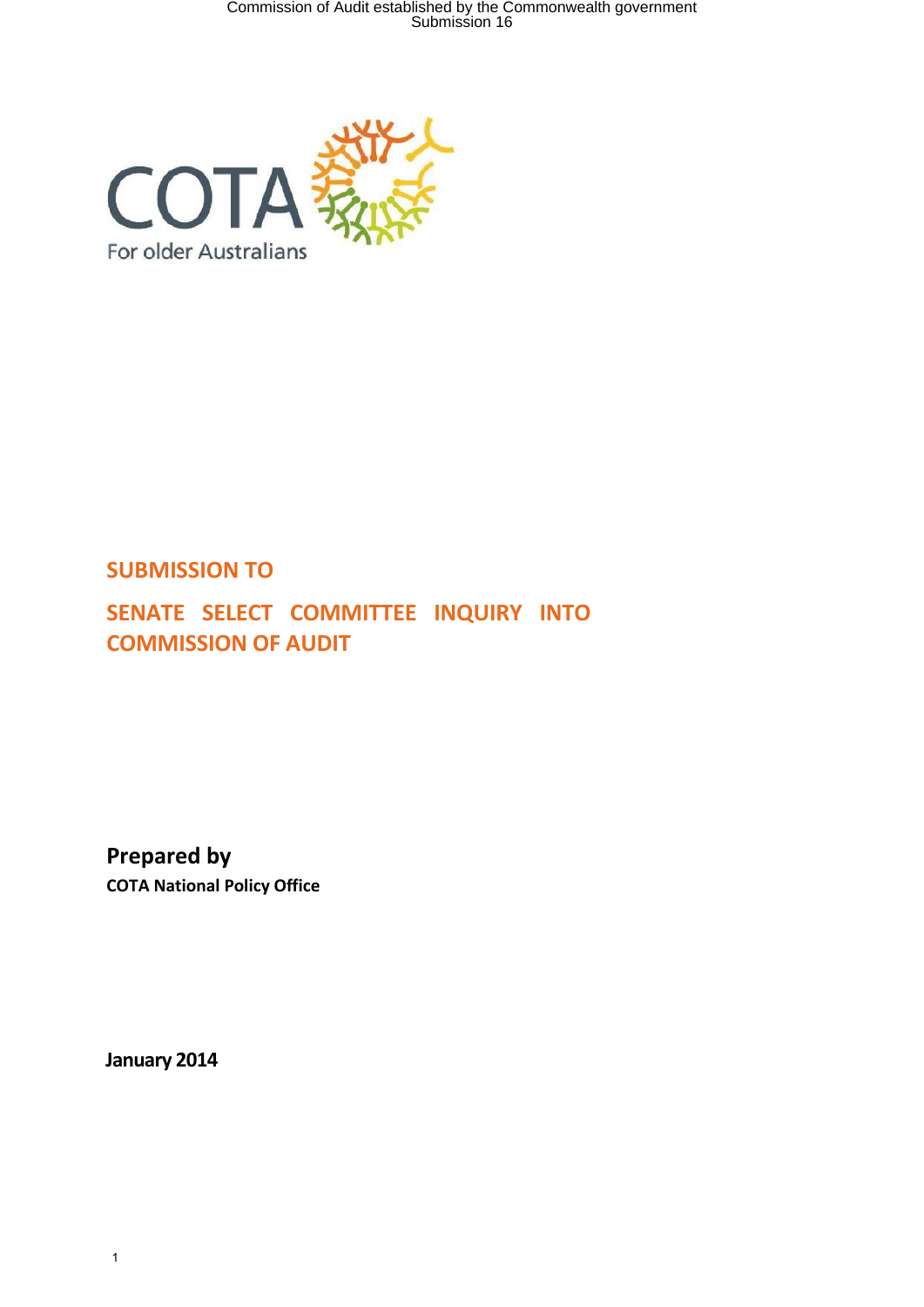## **COTA Australia**

Authorised by: Ian Yates AM Chief Executive

Prepared by: Jo Root National Policy Manager

GPO Box 1583 Adelaide SA 5001 08 8232 0422

[www.cota.org.au](http://www.cota.org.au/)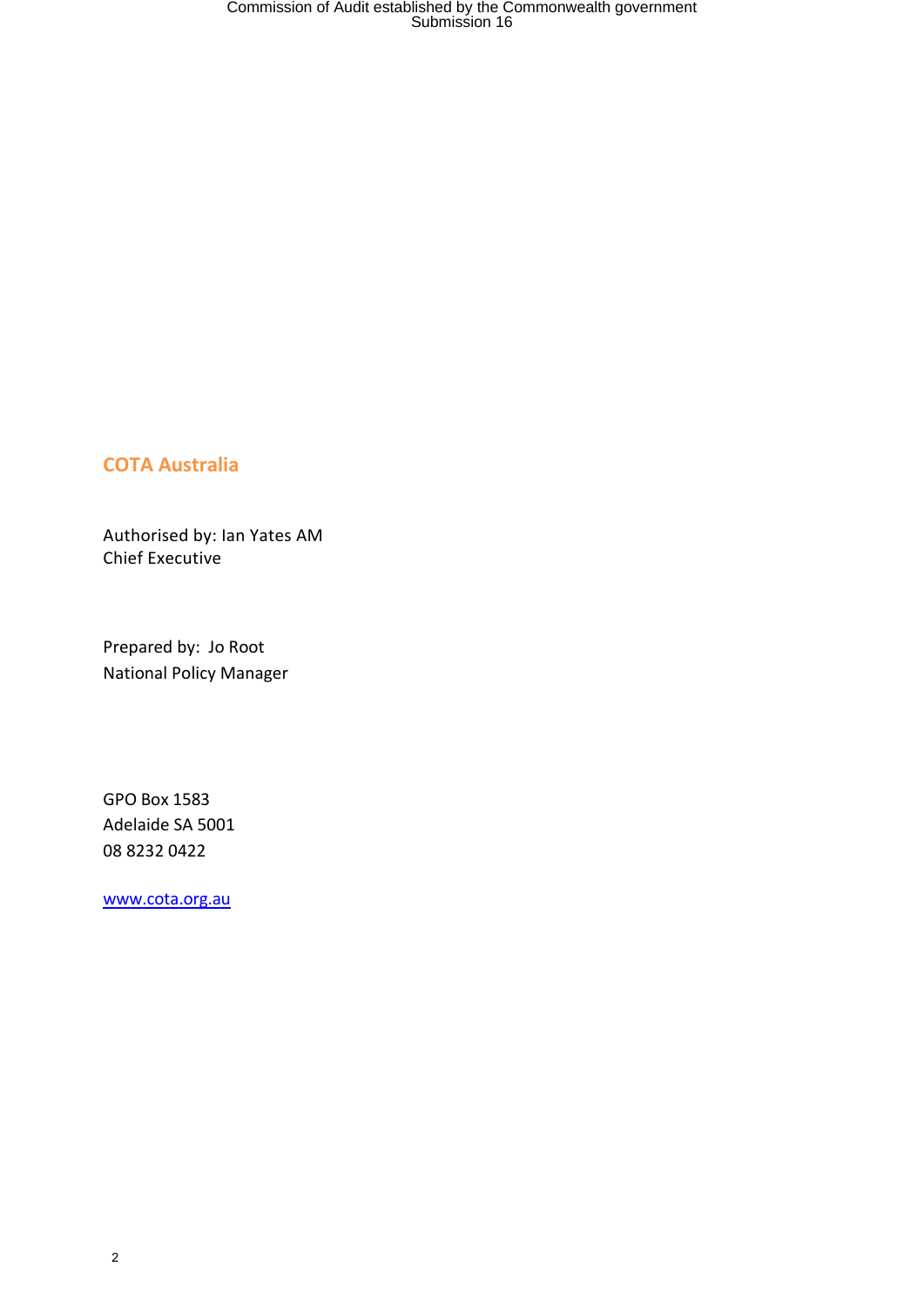# **INTRODUCTION**

COTA Australia is the national policy vehicle of the eight State and Territory Councils on the Ageing (COTA) in NSW, Queensland, Tasmania, South Australia, Victoria, Western Australia, ACT and the Northern Territory.

COTA Australia has a focus on national policy issues from the perspective of older people as citizens and consumers and it seeks to promote, improve and protect the circumstances and wellbeing of older people in Australia.

COTA Australia was invited to put a submission into the National Commission of Audit and did so by the due date. A copy of that submission is attached for the Committee's information and has been published on the COTA website. COTA has not met with the Commission.

## **ISSUES**

In our submission we acknowledged that the ageing of the population is going to put pressure on some aspects of government expenditure. To address these challenges there needs to be a whole of government plan on ageing that looks at opportunities to ensure older people fully participate in our society and economy. It is important that there is a longer time agenda and decisions are not made to deal with immediate budgetary pressure that create both expenditure and revenue problems in the longer term.

The other general issue is that the Government has either commenced or flagged its intention to commence a number of other reviews in key areas of expenditure and activity including welfare reform, a tax white paper, the Productivity Commission's inquiry into child care and Medicare Locals. It is not clear if the Commission of Audit's work will inform those reviews or be informed by them, or neither.

#### **Process**

The first concern we have is the timeframe given for the Commission to complete what is a very comprehensive look at Commonwealth expenditures. We believe the Commission should continue for a longer period to allow for a thorough examination of the issues.

We welcomed the broad terms of reference but believe the time given for submissions was far too short for many organisations, particularly non-government bodies, to prepare comprehensive submissions. It made it difficult for us to fully consult across our membership to identify what older people thought was important.

The short time frames have obviously constrained the Commission in terms of the number and nature of its consultations, which is unfortunate.

Our second concern is around transparency. It has been our understanding that the reports will be confidential to Government and not be released before the Federal Budget in May. As we finalise this submission media articles indicate that the reports may be released earlier than this. COTA believes that the Commission's reports could make a valuable contribution to public debate and should be released earlier. It is hard to comment on many of the Committee's terms of reference without knowing either what is in submissions to the Commission or what it is going to recommend.